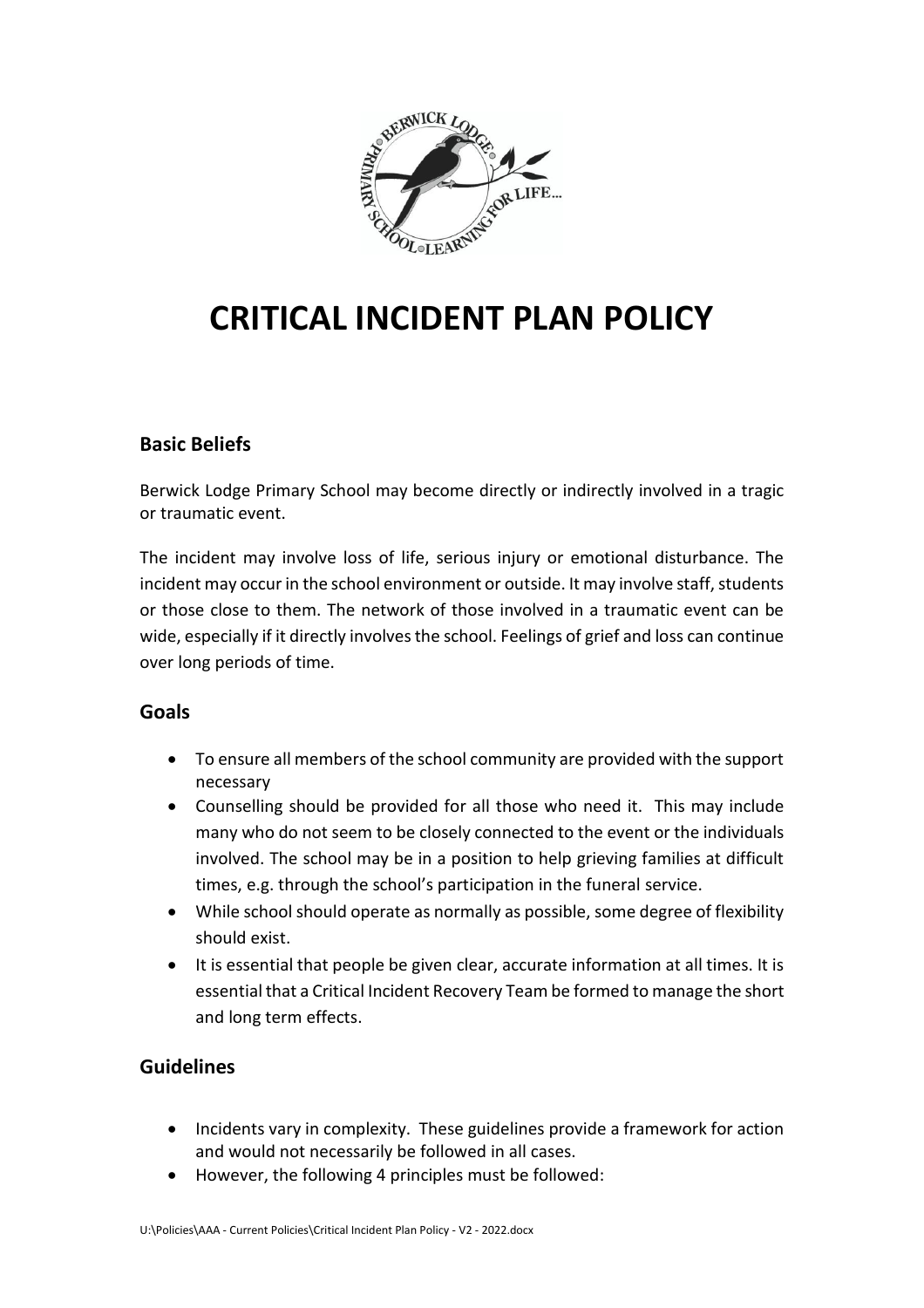- o provide clear, accurate information
- o describe the actions to be followed
- $\circ$  provide help for all affected
- o maintain a normal school program as close as possible
- Obtain accurate information. Deal only with substantiated facts.
- As soon as possible inform staff, especially those most directly involved. Inform close friends and family individually. Allow questions and discussion as they arise. Dispel rumours.
- Appoint a skilled Critical Incident Recovery Team to assist in the management of the incident. The team may include staff members, psychologists, counsellors, external DET personnel, support agencies etc. The size and composition of the team will be related to the nature of the incident. Distribute names of the Critical Incident Recovery Team members, and inform others of the role of the team.
- As soon as possible provide information to the community as to what has happened, and what is being done.
- Appoint a skilled Critical Incident Recovery Team member to respond to media enquires. A written press release may be useful. If necessary, protect others from contact with the media. Advice regarding this may be obtained from the DET Emergency Communications Centre and the DET Media Unit.
- Establish an open line of contact with the family or families directly involved.
- Provide out of school hours contact if necessary. This could be as simple as circulating the Principal's telephone number. In more complex situations it may mean maintaining telephone contact at the school.
- Continue contact with the family to identify their expectations of the school, e.g. student participation in funeral or memorial service.
- Try to identify those most likely to need help, e.g. classmates, teacher, special friends. Some students not directly affected may become distressed.
- Ensure that counselling help is available. Contact the Regional Office and/or DET if necessary. All emergency or criminal activity, in which the safety or wellbeing of staff or students is at risk, or where there is a threat to property, must be reported immediately to the Department's 24 hour Emergency and Security Management Branch on **(03) 9589 6266.**
- Continue to keep staff, students and parents informed, especially about what has happened and what the school is doing about it.
- As soon as possible call students together and provide information about what has happened and what the school is doing about it. A follow up letter home may be important.
- Provide counselling services for all. Ensure that there are suitable places in which this can take place. Be prepared to modify the timetable and other arrangements so that people are free to make use of available help.
- The class teacher may be the person to whom students first turn for help.
- Children wishing to attend funerals should do so in the company of their parents. Provide meaningful participation for those not actually attending the service.